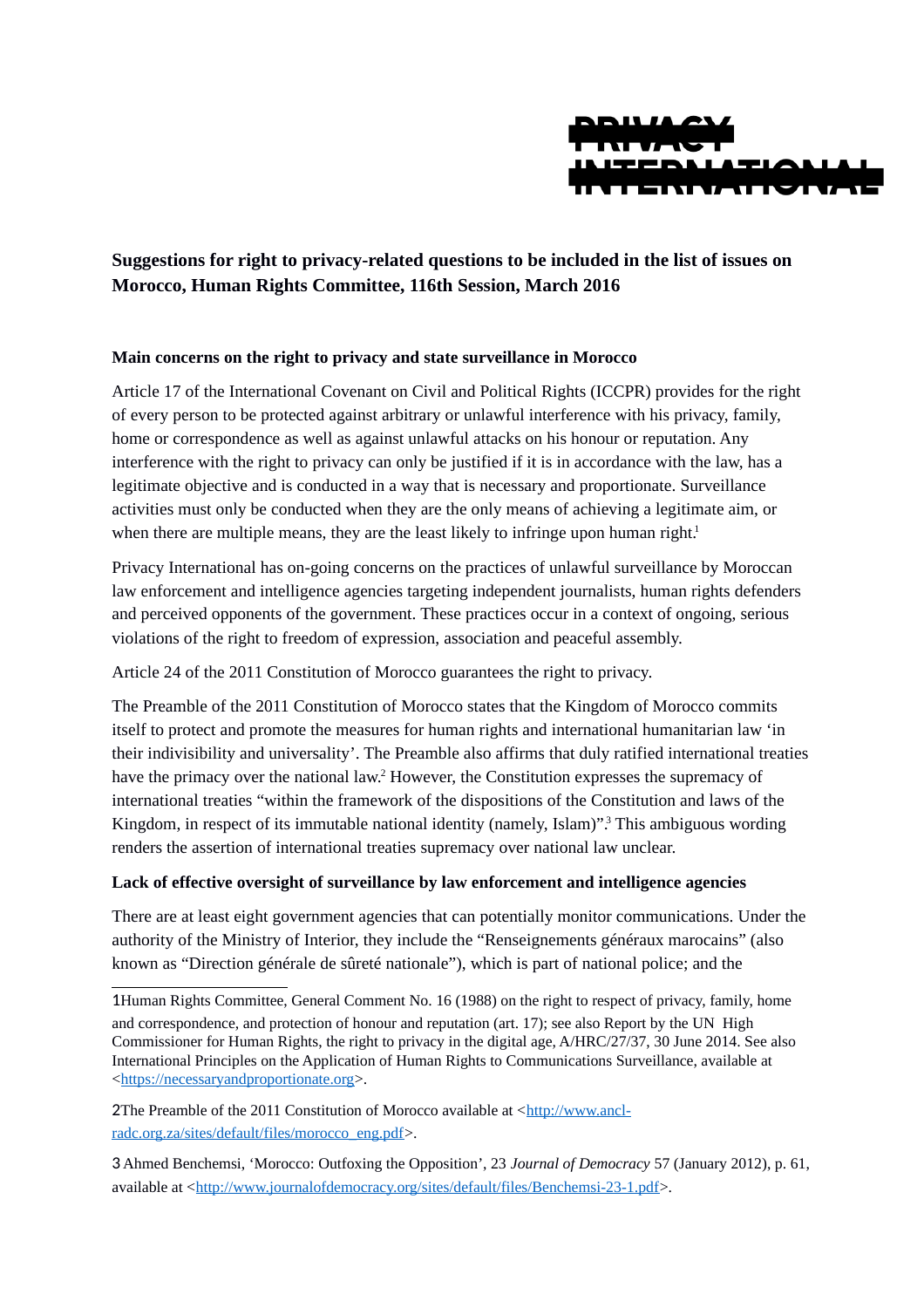"Direction générale de la surveillance du territoire" (DGST), dealing with counter-espionage and antiterrorism and arguably the largest and most powerful agency. Under the authority of the Military, the "Direction générale des études et de la documentation" (DGED) and the "Service de Renseignement de la Gendarmerie Royale Marocaine".

These services operate in near complete opacity. It is not known what legal provisions empower and regulate the activities of these agencies, nor what independent oversight mechanisms control their work.

## **Unlawful surveillance on journalists, political and social activists, human rights defenders**

Violations of freedom of expression, association and peaceful assembly in Morocco has reportedly increased in recent years. Journalists, political activists, and human rights defenders have been unlawfully detained, prosecuted on politically motivated charges, tortured and ill-treated[.](#page-1-0)<sup>4</sup>

Privacy International has documented how the Moroccan state security services have employed forms of unlawful surveillance to identify and target perceived opponents of the government[.](#page-1-1)<sup>5</sup>

The systematic state surveillance by Moroccan security agencies has escalated since the Arab Spring and ramped up further since the February 20th Movement, - a series of protests took place in Morocco demanding democratic political and constitutional reforms around the time of the Arab Spring[.](#page-1-2)<sup>6</sup> According to Amnesty International, police used excessive force against the protesters, activists affiliated with the movement were detained and some detainees were tortured and ill-treated in custody.[7](#page-1-3)

Some of the surveillance in Morocco has been conducted by using sophisticated surveillance technologies (described below.) Other more traditional forms of surveillance and intrusion into people's privacy continue to be reported: neighbours and relatives of individuals perceived to be critical of the government have being visited by law enforcement agencies to obtain information or to intimidate them. Further, journalists and activists had their email and Facebook accounts hacked by groups of nationalist hackers perceived to be close to the government security agencies[.](#page-1-4)<sup>8</sup>

<span id="page-1-4"></span>8 - Privacy International, 'Their Eyes on Me', p. 9-11.

<span id="page-1-0"></span><sup>4</sup> For more information on press freedom in Morocco see; Amnesty International, 'Amnesty International Annual Report 2014/2015 - Morocco/Western Sahara Report', (2014/2015), available at

[<sup>&</sup>lt;https://www.amnesty.org/en/countries/middle-east-and-north-africa/morocco/report-morocco/>](https://www.amnesty.org/en/countries/middle-east-and-north-africa/morocco/report-morocco/); Amnesty International, 'Morocco: Stop using 'terrorism' as a pretext to imprison journalists', (20 May 2014), available at [<https://www.amnesty.org/en/latest/news/2014/05/morocco-stop-using-terrorism-pretext-imprison-journalists/>](https://www.amnesty.org/en/latest/news/2014/05/morocco-stop-using-terrorism-pretext-imprison-journalists/); Freedom House, 'Morocco: Freedom of the Press 2015', (2015), available at [<https://freedomhouse.org/report/freedom-press/2015/morocco>](https://freedomhouse.org/report/freedom-press/2015/morocco).

<span id="page-1-1"></span><sup>5</sup> Privacy International, 'Their Eyes on Me', (7 April 2015), available at [<https://www.privacyinternational.org/?q=node/554>](https://www.privacyinternational.org/?q=node/554).

<span id="page-1-2"></span><sup>6</sup> For more information on the February  $20<sup>th</sup>$  Movement see: Human Rights Watch, 'Morocco: Thousands March for Reform', (20 February 2011), available at [<https://www.hrw.org/news/2011/02/20/morocco](https://www.hrw.org/news/2011/02/20/morocco-thousands-march-reform)[thousands-march-reform>](https://www.hrw.org/news/2011/02/20/morocco-thousands-march-reform); Amnesty International, 'Amnesty International Annual Report 2012 - Morocco/Western Sahara', (24 May 2012), available at [<http://www.refworld.org/docid/4fbe3923c.html>](http://www.refworld.org/docid/4fbe3923c.html); Freedom House, 'Freedom in the World 2012 – Morocco', (24 July 2012), available at [<http://www.refworld.org/docid/500fda38c.html>](http://www.refworld.org/docid/500fda38c.html).

<span id="page-1-3"></span><sup>7</sup> Amnesty International, 'Morocco/Western Sahara: Two years too long - repression of protests must end', (20 February 2013), available at [<http://www.refworld.org/docid/5127354c2.html>](http://www.refworld.org/docid/5127354c2.html).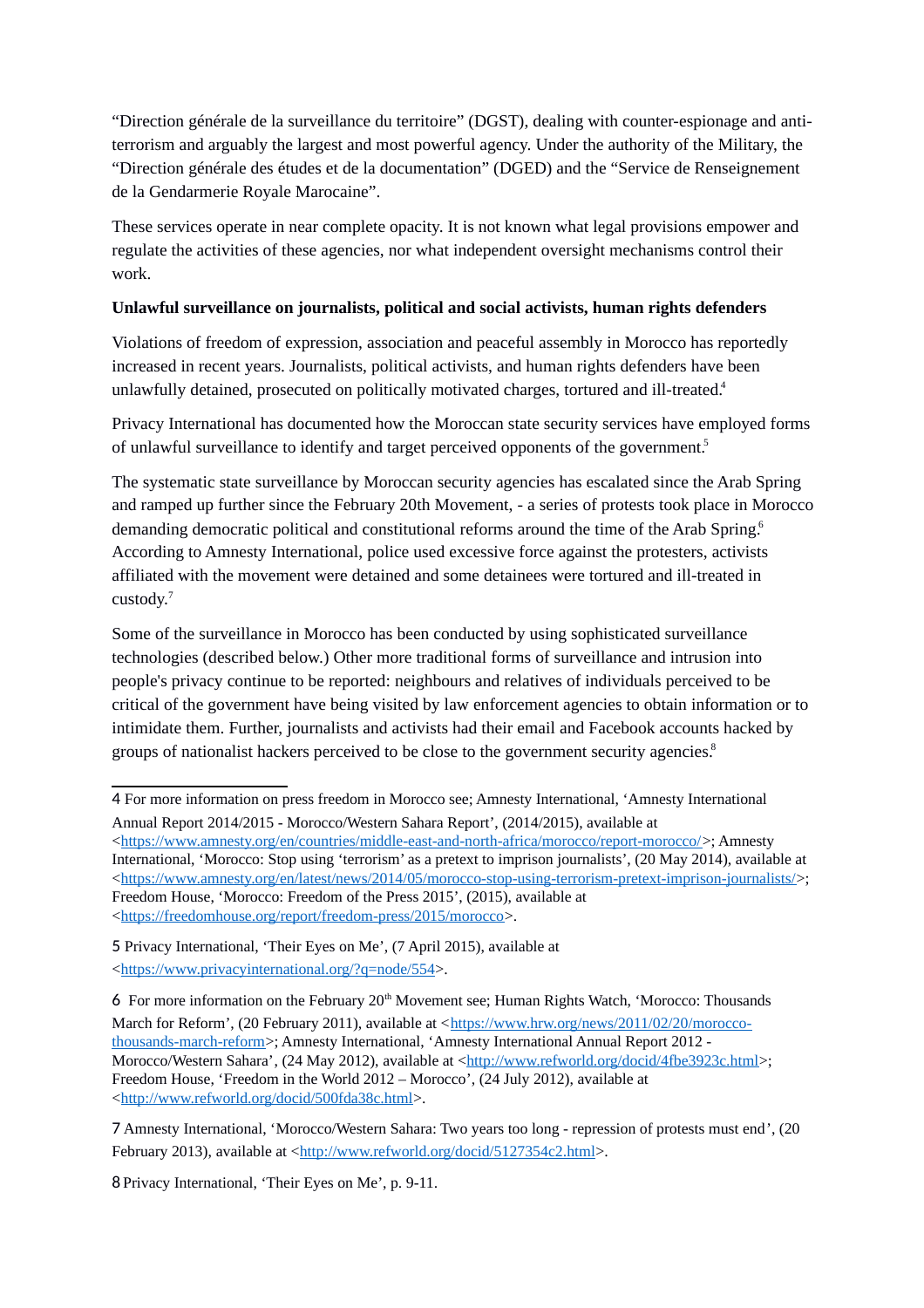Privacy is vital to support and reinforce freedom of expression. According to the UN Special Rapporteur on freedom of expression and opinion, "[S]tates cannot ensure that individuals are able to freely seek and receive information or express themselves without respecting, protecting and promoting their right to privacy. Privacy and freedom of expression are interlinked and mutually dependent; an infringement upon one can be both the cause and consequence of an infringement upon the other. Without adequate legislation and legal standards to ensure the privacy, security and anonymity of communications, journalists, human rights defenders and whistleblowers, for example, cannot be assured that their communications will not be subject to States' scrutiny"[.](#page-2-0)<sup>9</sup>

Privacy International's investigation published in April 2015 on state surveillance in Morocco contains interviews with journalists and activists who have been personally targeted by state surveillance. Their testimonies show how state surveillance has been conducted to oppress journalists, political and social activists, and human rights defenders.

## **Hacking and other forms of surveillance technologies deployed in Morocco**

The Moroccan government has invested significantly in the development of its capabilities to conduct communications and other forms of digital surveillance.

According to documents leaked in July 2015 from the surveillance technology company Hacking Team, two Moroccan intelligence agencies have both purchased a highly invasive spyware surveillance technology, the 'Remote Control System' in 2009 and 2012.<sup>[10](#page-2-1)</sup>

The spyware allows to: access any content stored on the computer; monitor in real time the use of the computer and what appears on the screen; log all the keys that are being hit, therefore giving away any passwords that are typed; capture screenshots; activate the computer's webcam and take pictures and videos.[11](#page-2-2) The spyware costs an estimated €200,000. Hacking Team claims to sell solely to government and law enforcement clients.[12](#page-2-3)

The UN Special Rapporteur on freedom of expression expressed his concerns over such offensive spyware and stated that "[F]rom a human rights perspective, the use of such technologies is extremely disturbing. Trojans, for example, not only enable a State to access devices, but also enable them to alter –inadvertently or purposefully- the information contained therein. This threatens not only the right to privacy and procedural fairness rights with respect to the use of such evidence in legal proceedings."[13](#page-2-4)

Beyond the surveillance technologies marketed by Hacking Team, in 2011 the government reportedly invested €2 million in a surveillance system named Eagle (developed by Amesys Bull), that allows to

<span id="page-2-2"></span>11 Privacy International, 'Their Eyes on Me', p. 10. For a comprehensive report on the spyware and Hacking Team see Privacy International, 'Briefing for the Italian Government on Hacking Team's surveillance exports', (April 2015), available at [<https://privacyinternational.org/?q=node/561>](https://privacyinternational.org/?q=node/561).

<span id="page-2-3"></span>12 Privacy International, 'Their Eyes on Me', p. 10.

<span id="page-2-4"></span>13 Report of UN Special Rapporteur on Freedom of Expression and Opinion, A/HRC/23/40, 17 April 2013, para. 62.

<span id="page-2-0"></span><sup>9</sup> Report by the UN Special Rapporteur on Freedom of Expression and Opinion, A/HRC/23/40, 17 April 2013, para. 79.

<span id="page-2-1"></span><sup>10</sup> Privacy International, 'Facing the Truth: Hacking Team leak confirms Moroccan government use of spyware', (10 July 2015), available at [<https://www.privacyinternational.org/node/622>](https://www.privacyinternational.org/node/622).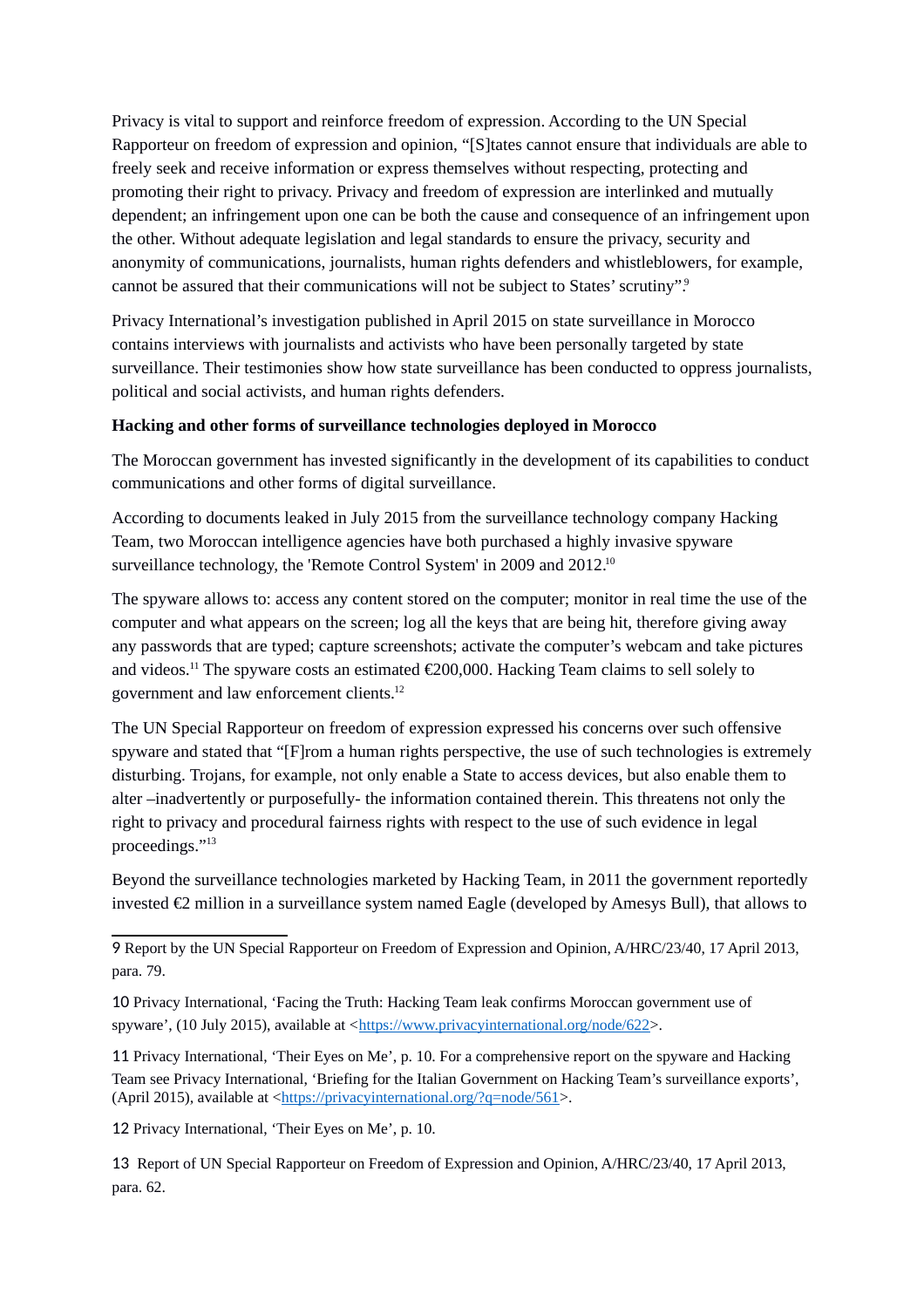perform censorship and mass monitoring of internet traffic, with a technique referred to as Deep Packet Inspection.<sup>[14](#page-3-0)</sup>

In 2015, the Swiss government released a document that revealed the list of countries that bought surveillance technologies from Swiss companies.<sup>[15](#page-3-1)</sup> Among the purchasers of advanced surveillance technology was Morocco that appeared to have tested mobile telecommunication interception or jamming equipment in 2013-14.<sup>[16](#page-3-2)</sup>

It is notoriously difficult to identify who have been subjected to unlawful communications surveillance, particularly when employed by using malware. However, there are strong indications that the Remote Control System developed by Hacking Team was used to put activists under surveillance.

In 2012, research conducted by Citizen Lab, an interdisciplinary research group affiliated to the University of Toronto, identified the use of the Remote Control System against *Mamfakinch*. [17](#page-3-3)

*Mamfakinch* is an online citizen media outlet that was founded in 2011 to cover and support the February 20th Movement. In 2012, all members of the editorial team of Mamfakinch received an email that claimed to contain a document revealing a major scandal. In fact, the e-mail contained an offensive spyware, which, after running a forensic analysis of the spyware, Citizen Lab identified as being identical to a spyware technology 'Remote Control System<sup>[18](#page-3-4)</sup> designed and sold by Hacking Team.[19](#page-3-5) Some members of *Mamfakinch* had been contributing anonymously and the malware could have been used to acquire information about their identities.

The chilling effect of this malware attack on the people contributing to *Mamfakinch* is hard to quantify. Since February 2014, *Mamfakinch* has been inactive. According to testimonies collected by Privacy International, the team is divided as to what led to the end of the publication. For some, it was a necessary break as the February  $20<sup>th</sup>$  Movement it was originally meant to cover had ended. But for others, the team of *Mamfakinch* gradually left out of fear. The use of Hacking Team's spyware had suddenly raised the stakes: if the government was ready to invest so much money and efforts on putting them under surveillance, some felt that it was time to leave.

<span id="page-3-2"></span>16'Bund lüftet Schleier um Big Brother', *Tagblatt*, (8 January 2015), (In German) available at [<http://www.tagblatt.ch/aktuell/schweiz/tb-in/Bund-lueftet-Schleier-um-Big-Brother;art120101,4089562>](http://www.tagblatt.ch/aktuell/schweiz/tb-in/Bund-lueftet-Schleier-um-Big-Brother;art120101,4089562).

<span id="page-3-3"></span>17 Privacy International, 'Their Eyes on Me', p. 18-19.

<span id="page-3-4"></span>18 Ryan Gallagher, 'How Government-Grade Spy Tech Used a Fake Scandal to Dupe Journalists', Slate, 20 August 2012, available at

 $\text{~d}$ thtp://www.slate.com/blogs/future\_tense/2012/08/20/moroccan\_website\_mamfakinch\_targeted\_by\_governmen [t\\_grade\\_spyware\\_from\\_hacking\\_team\\_.html>](http://www.slate.com/blogs/future_tense/2012/08/20/moroccan_website_mamfakinch_targeted_by_government_grade_spyware_from_hacking_team_.html). See also; Privacy International, 'Their Eyes on Me', p. 18-19.

<span id="page-3-0"></span><sup>14</sup> 'Amesys: un Finger de Pop Corn pour le Croco', *Reflets*, (7 December 2011), (In French) available at [<http://reflets.info/amesys-un-finger-de-pop-corn-pour-le-croco/>](http://reflets.info/amesys-un-finger-de-pop-corn-pour-le-croco/); 'Maroc : Le meilleur ami de la France se met au DPI grâce à Amesys, la filiale de Bull', *Reflets*, (30 November 2011), (In French) available at [<https://reflets.info/maroc-le-meilleur-ami-de-la-france-se-met-au-dpi-grace-a-amesys-la-filiale-de-bull/](https://reflets.info/maroc-le-meilleur-ami-de-la-france-se-met-au-dpi-grace-a-amesys-la-filiale-de-bull/) >.

<span id="page-3-1"></span><sup>15</sup> Privacy International, 'Swiss Government forced to reveal destinations, cost of surveillance exports', (14 January 2015), available at [<https://www.privacyinternational.org/?q=node/98>](https://www.privacyinternational.org/?q=node/98).

<span id="page-3-5"></span><sup>19</sup> Privacy International, 'Their Eyes on Me', p. 18-19; For a more comprehensive overview of the issue see: 'Mapping Hacking Team's "Untraceable Spyware"', The Citizen Lab, 17 February 2014. [<https://citizenlab.org/2014/02/mapping-hacking-teams-untraceable-spyware/>](https://citizenlab.org/2014/02/mapping-hacking-teams-untraceable-spyware/).